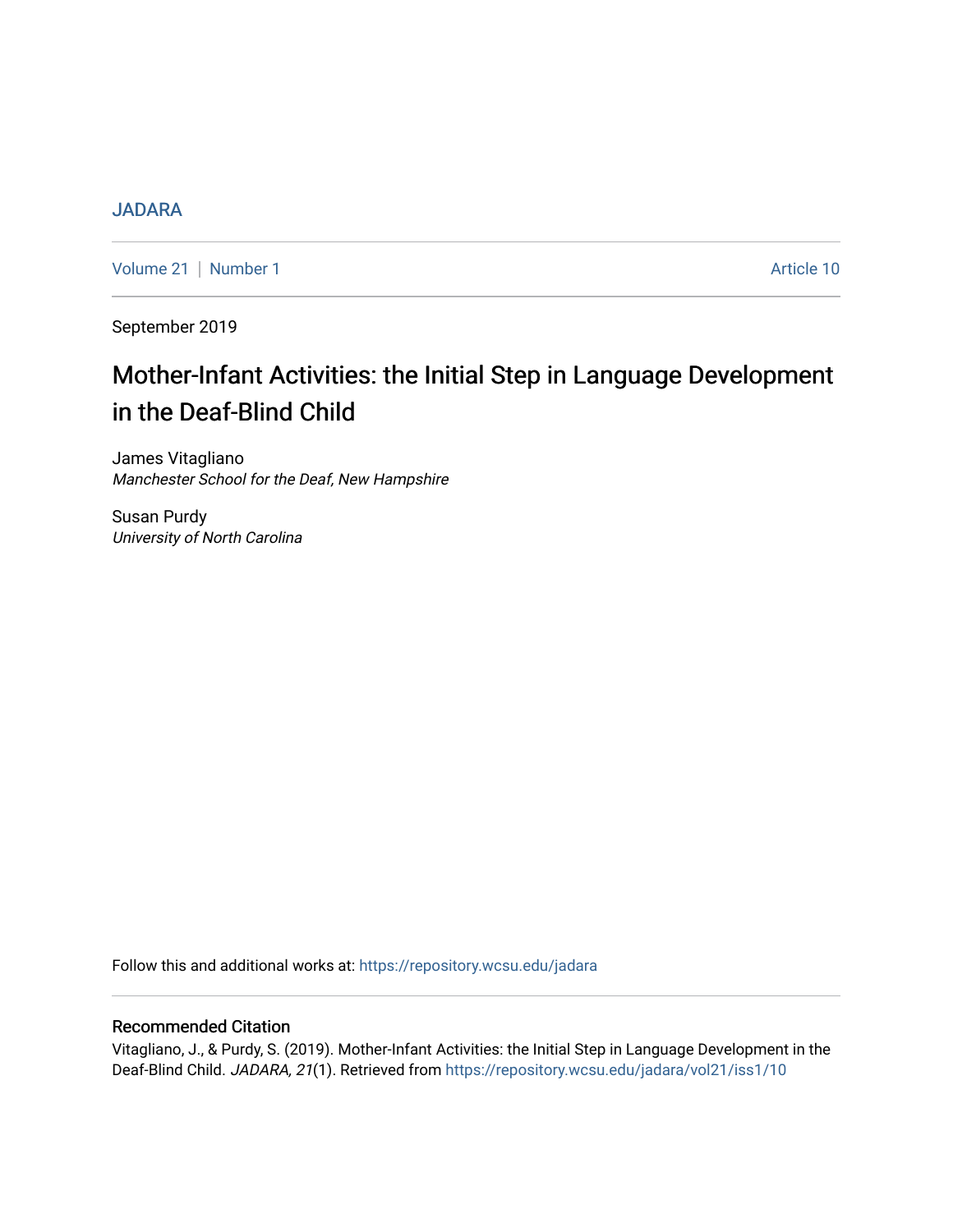# MOTHER-INFANT ACTIVITIES: THE INITIAL STEP IN LANGUAGE DEVELOPMENT IN THE DEAF-BLIND CHILD

James Vitagliano, Ph.D. Manchester School Department Manchester, NH and Susan Purdy, M.A. University of North Caroiina Chapei Hiil, NC

#### INTRODUCTION

Recent research has focused on pre-language and language development in typically and atypically developing children (Swisher and Thompson, 1985). One premise investigated is that language development is related to the qual ity of prelingual interaction between the infant and its principal caretakers. Another is that an infant may be predisposed to social interaction soon after birth, but this inclination is affected by exposure to developmentally appropriate sensorimotor experiences in accordance with socioemotional (MacLean, 1982), motoric (Megin, 1979), and communication (Pruitting, 1979) skills developed during the first year of life.

The ethnological evolutionary perspective re ported by Ainsworth, Bell, and Slayton (1974) and Schaffer (1979) directs analysis toward the significant caretakers in the context of infant communication behaviors. The infant, though predisposed to social interaction from the be ginning, requires stimulation from individuals with whom an attachment has been formed. Without this interaction, the infant will remain at a primitive level of language functioning.

In addition to the premise that mother-infant attachment and prelingual communication are developmentally integrative, there appears to be a mutual responsibility for this relationship between mother and infant (Jaskir, 1981). Thus, an appropriate match between maternal and infant characteristics is necessary, otherwise communication dysfunction will occur. The de velopment of a "synchrony" of communicative behaviors, then, is important in the develop ment of pre-language interaction upon which eventual language is based.

Several studies offer substantive evidence of infant and maternal pathological interaction that appears to be characteristic of mother-hand icapped infant dialogues. In nearly every study.

Vol. 21 No. 1 July 1987 Published by WestCollections: digitalcommons@wcsu, 1987 the mother or principal caregiver was required to adjust her respective caretaking behaviors with her handicapped child to elicit com municative responses. Further, the nature of adjustment appeared to be dictated by the na ture and degree of the child's sensory impair ment. For example, the importance of parents' voices and physical contact to develop initial communicative behaviors in blind infants has been demonstrated (Ellis, 1974). Also, visuallybased parent contact behaviors are equally ef fective in the development of communication behaviors in hearing impaired infants (Anastasiow, 1982). It is understandable that extreme differences in infant characteristics generally as sociated with different handicapping conditions would influence the nature of mother-infant in teractions.

#### MOTHER/DEAF-BUND INFANT INTERACTIONS

A number of case studies suggest that deafblind infants/children exhibit highly idiosyncra tic interaction and limited response patterns when compared to the communication behaviors observed in normal infants. For instance, not only are normal infants more inclined to res pond to caregiver solicited behaviors, they were more predictable in their interactive responses. Conversely, deaf-blind subjects were less res ponsive, less predictable, and generally less in teractive so their mothers were proportionately more active, engaging in twice as many inter active behaviors as did their babies (Walker and Kershman, 1981, p. 8). Also, deaf-blind babies did not exhibit behaviors suggestive of com munication intent. Hence, the mother's com munication was invariably adjusted downard to match these more primitive behaviors.

Pre-langauge and language intervention programming for deaf-blind children is one of

1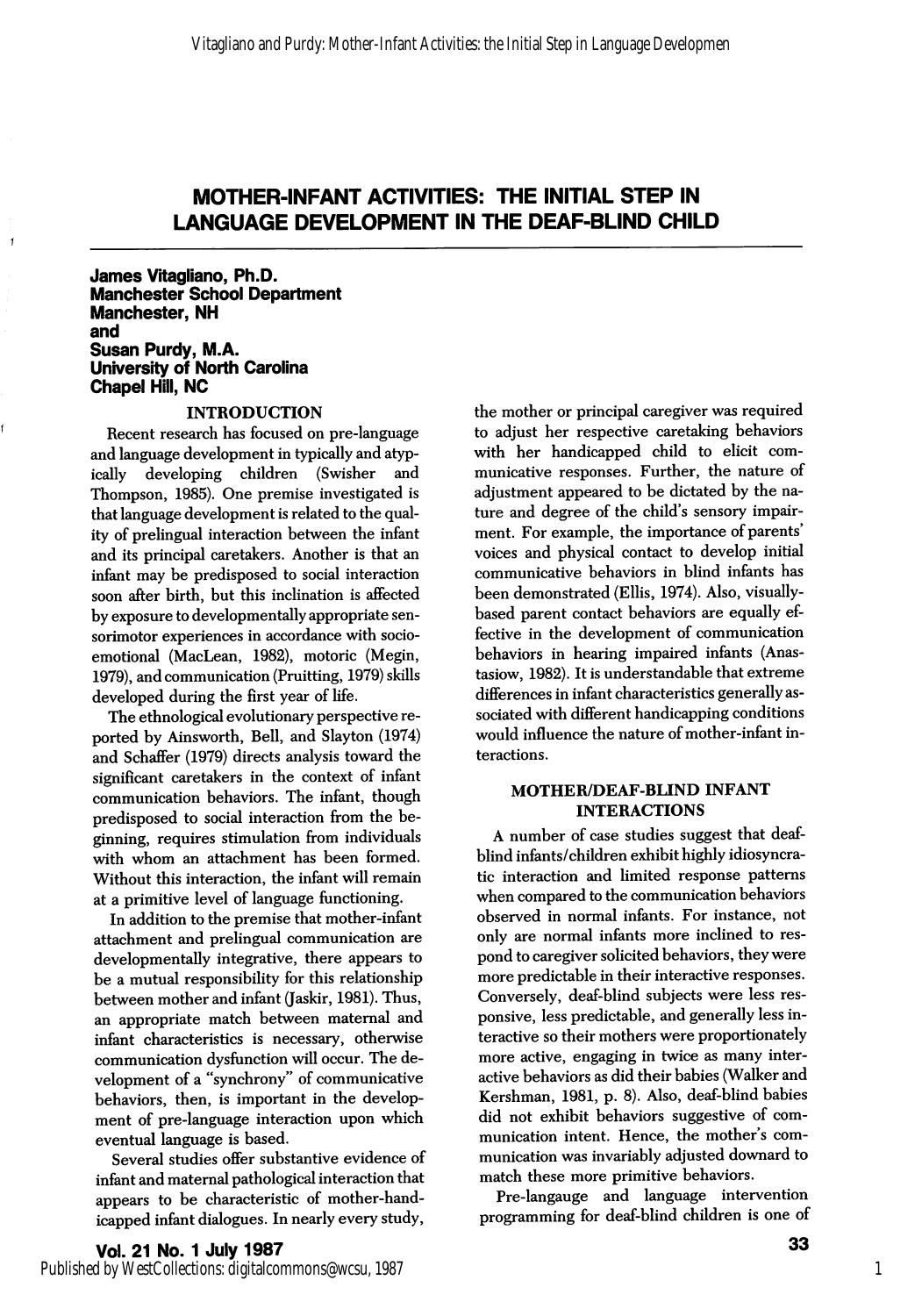## MOTHER-INFANT ACTIVITIES: THE INITIAL STEP IN LANGUAGE DEVELOPMENT IN THE DEAF-BLIND CHILD

the most complex tasks confronting the special education teacher (Day, 1978). The problem is that the early interaction experiences of deafblind children does not provide the child with the necessary prerequisite experience to per form developmental tasks successfully. In addi tion, there is the critical need to reduce the deaf-blind child's deficits by the generation of intervention strategies at the deaf-blind child's level of developing language functioning (re gardless of skill attainments in other skill do mains or the child's chronological age).

Therefore, the socio-emotional aspect of the mother-infant experience is a crucial part of the pre-language understanding for all children. In mother-handicapped infant communication these social interactions are more primitive than in mother-nonhandicapped infant interactions (Shaffer, 1979) and the burden of these communicative exchanges is placed upon the adult. These social interactions consist primarily of stimulus-response patterns that are compara tively limited.

Movement-based intervention has received considerable recent support as a method to stimulate the development of pre-language be haviors in young deaf-blind populations (Megin, 1979).

### VAN DIJK METHOD/ COMMUNICATIVE INTENTION

The Van Dijk approach to the development of language is bsised upon the uses of motoric behaviors as the prerequisite form of language acquisition processes for the deaf-blind child. This theoretical and pragmatic structure is the re-creation of neonatal and early infant physical relationship with principal caregivers through imitative forms of activities. According to this model (Van Dijk 1068), the early pre-language developmental stages are:

- 1. Symbolic (the socio-emotional attach ment relationship between mother and infant);
- 2. Resonance (the infant's response to physical stimulation);
- 3. Co-Active Movement (the movement through space with the child in a de fined area); and,
- 4. Non-Representational Reference (the development of body image and ob jects of reference understandings).

These activities reinforce imitation of motoric

action and conceptualization that establishes the framework for a child-based language sys tem through patterns of derivative natural ges tures. The development of these natural gestures generates a more formalized language system (Magin, 1979). Meaningful language evolves be cause the deaf-blind child can express his/her own desires and needs in a way that is under stood.

All four subjects had concomitant auditory and visual impairments and severe to profound delays in developmental skills. They were also nonverbal and were unable to express any vocal, verbal, or communicative intentions.

In view of the subjects' rudimentary pre-langage skill functioning levels, the Request of Ac tion intentional category was selected as the most developmentally appropriate to teach. This was modified to an intentional behavior by the subject which directed the listener to continue a nurturant/movement activity. The researcher believed that this modification was more appropriate considering the severity of the multiple impairments. Therefore, the gen erally idiosyncratic, randomized behaviors of the deaf-blind children provided the bases for inter ventions. Thus, the intent was to refine these movements as mechanisms for communicative intention of elocutionary types of behaviors.

#### INTERVENTION MODEL

The teachers were able to re-establish consis tently applied natural/nurturant interventions that impacted upon the perceptive abilities of the subjects. They adapted specific behavioral interventions to ensure a synchronous match between teacher-interventions and specific idiosyncratic responses of each deaf-blind child.

An observation period was scheduled to select stimuli to be incorporated in the eventual intervention process. Also, a communications behavioral history of interactive experiences for each subject family was compiled. Then appro priate movement based/nurturant interven tions were designed to elicit communicative in tent behaviors from the subjects. Respnses to pleasurable tactile kinesthetic interventions were identified by noting the subject's smiles, eyeblinks, nodding, gurgling, or random move ments generated in a consistent manner. A pleasurable response list was compiled for each subject from these activities which served as ancillary nurturant interventions with

34

Ÿ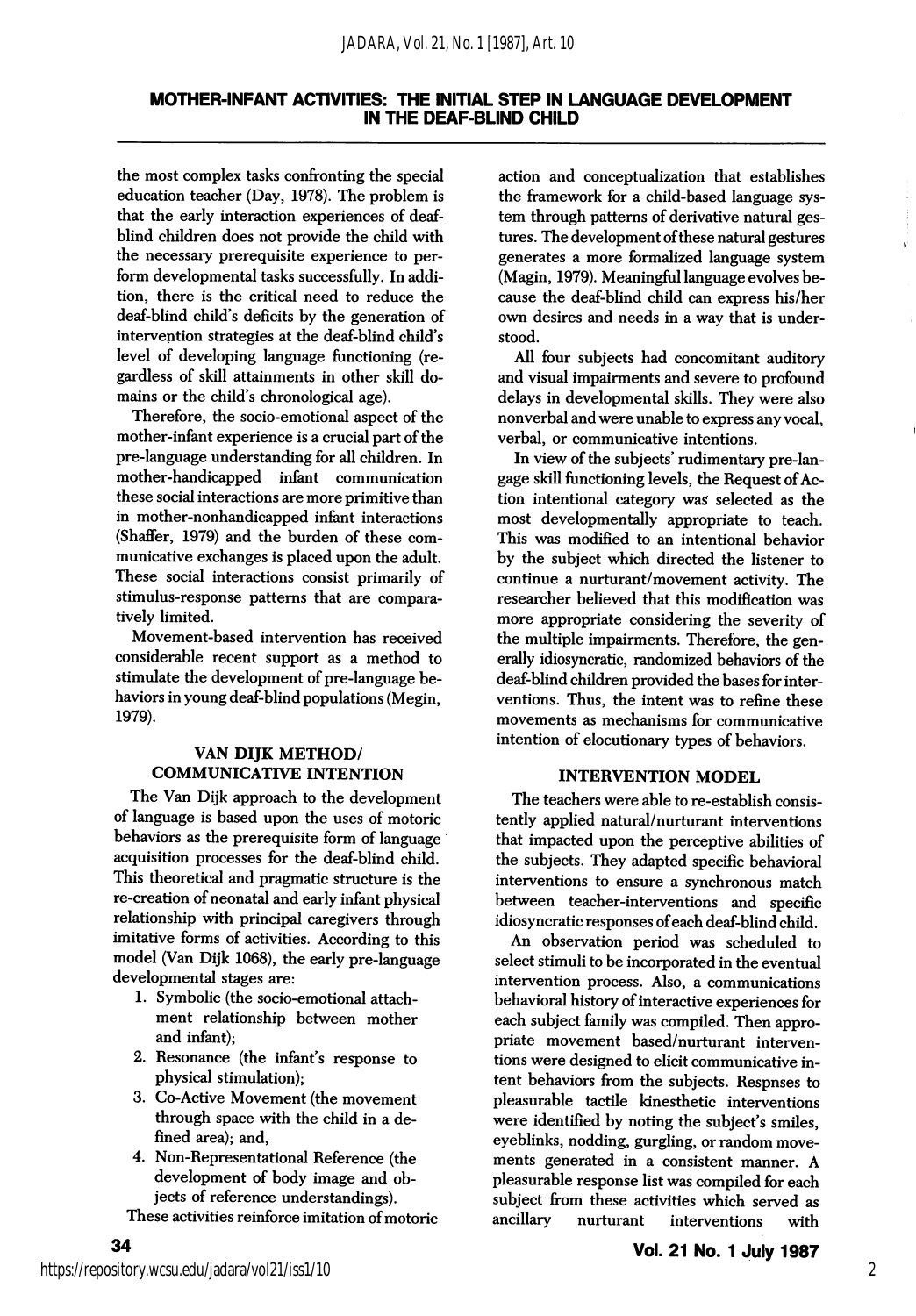## MOTHER-INFANT ACTIVITIES: THE INITIAL STEP IN LANGUAGE DEVELOPMENT IN THE DEAF-BLIND CHILD

the primary Van Dijk movement-based inter vention. These were all designed specifically to elicit communicative intent responses from the subjects.

In the Van Dijk model, the initial step in pre-langauge skill is described as the "reso nance phenomenon". Resonance movement ac tivities are developmentally appropriate with the random and reflexive actions of cognitive functioning found in infants and young children with cognitive abilities at the earliest sensorimotor levels.

In this study, the teachers initiated mutuallyconducted pre-language resonant movements such as rocking, crawling, or swinging, based on the subjects most consistent body gestures, as the primary intervention to elicit com municative-intent responses. These gross motor activities were combined with motherinfant nurturant activities, to establish a trust ing, warm relationship to assist development in areas deprived during infancy and to establish a basis for interaction during the later function ing levels. In effect, the teacher initiated com munication from the subject at the subject's level by becoming "physically involved with the child in one of those movements" (Day, 1978, p. 36).

For example. Subject #4 was put on her teacher's lap and both were engaged in a sideto-side, simple rhythmic movement. Two nur turant adaptive mother-infant types of play ac tivities were initiated on an alternative basis (i.e., blowing on her face and rubbing her abdo men). After administering these combined movements for several seconds, the teacher attempted to encourage communication by sud denly stopping and changing the movement ac tivity. This set the stage for a possible inter action sequence. More specifically, with the cessation of the pleasurable activity, the subject recognized that something had changed in her environment and wanted equilibrium restored. The slightest reaction of the child, such as head pushes, vocalization, or back arching, was inter preted by the teacher as a behavior suggestive of communicative intent.

This communicative behavior exhibited by the child was simultaneously reinforced by the teacher by resuming the pleasurable activity. The teacher would be at all times during these movement activities incorporating a nurtu rant pleasurable activity. At the end of this observation period, a gross motor movement combined with nurturant mother-infant activity was selected as the mechanism for the teacher to use in order to solicit communicative-intent responses from each subject.

## **CONCLUSION**

Pre-language development for deaf-blind subjects in a social context was only partially investigated in this two-month study. The amount of data recorded was limited and further study is warranted. This research design fo cused on the impact of mother-infant types of activities, with complementary nurturant inter ventions, on the pre-language development of deaf-blind children. However, only a few of the more than thirty interventions used were re ported here. The observational data provided substantive support for the strong effect of these strategies on the initial development of rudimentary communication for the subjects examined in this study.

The utilization of auditory-tactile and visualgestural communicative types of movements had significantly positive and beneficial effects on the subject. Each subject had an opportunity to emit signals that were self-inspired, or came from "within" rather than from "without", as recommended by those advocating the Van Dijk approach. As one teacher noted, "We hardly ever got as moment's rest!" as elocutionary or communicative intent behaviors began to pre dominate the classroom interaction patterns in post-intervention programming. In effect, the students were given the option of taking a more active control of their classroom environment.

The analysis of the strong effect of these mother-infant interventions for deaf-blind sub jects who had apparent dysfunctional prelingual attachment experiences with their respective principal caregivers was particularly important in this study. The results also supported the basic concepts of the stage process models de scribed by Piaget (1968) and Van Dijk (1970) as the basis for methodology for the assessment and remediation of communicative behavior. In this study, four subjects of varying ages and functioning abilities, yet at similarly deficient levels of pre-language development, were pro grammed to progress from an initial pre-language level of communicative functioning (prelocutionary) to the next level (elocutionary) in accor dance with a stage invariant model of language